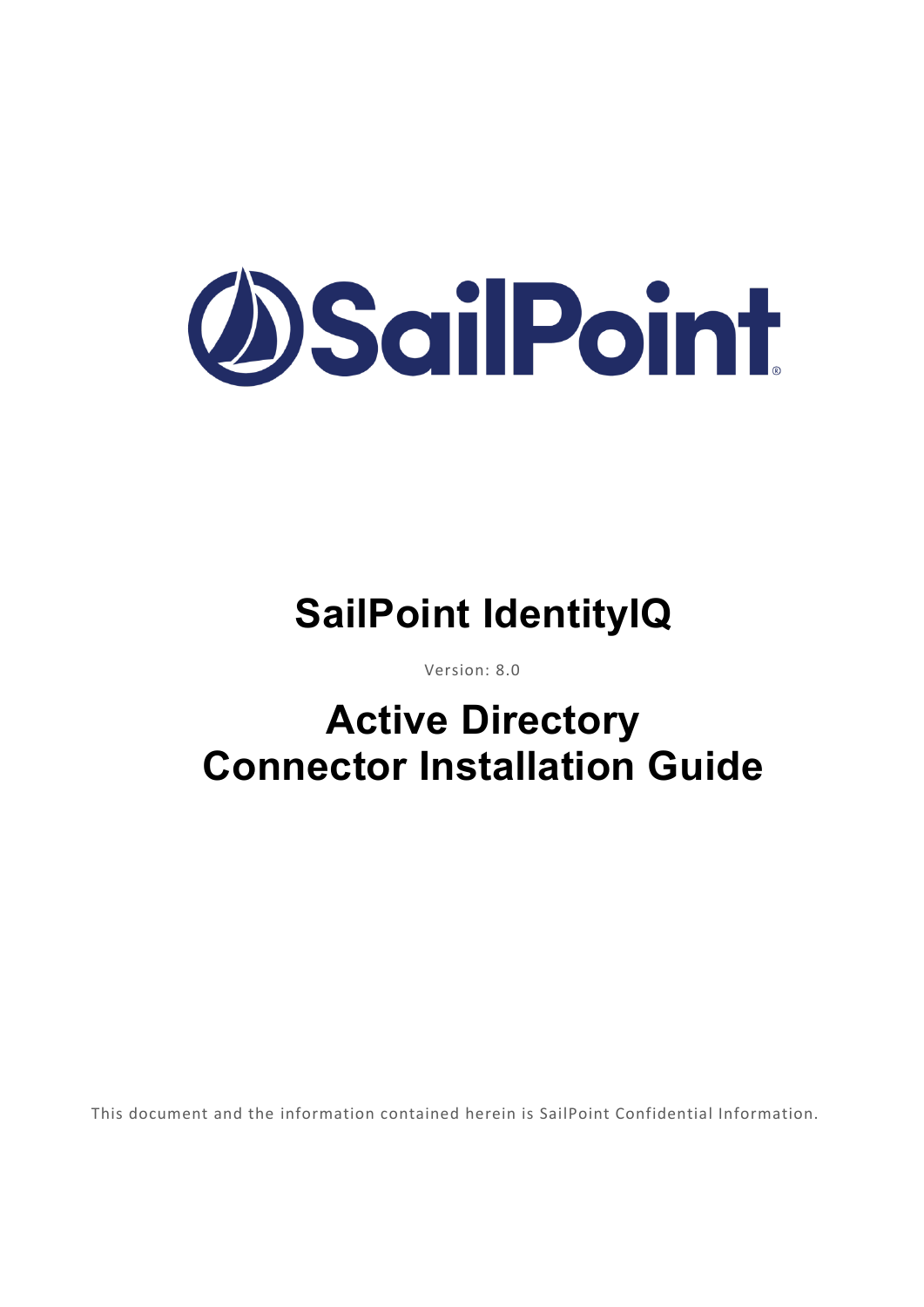

#### **Copyright ©2019 SailPoint Technologies, Inc., All Rights Reserved.**

SailPoint Technologies, Inc. makes no warranty of any kind with regard to this manual or the information included therein, including, but not limited to, the implied warranties of merchantability and fitness for a particular purpose. SailPoint Technologies shall not be liable for errors contained herein or direct, indirect, special, incidental or consequential damages in connection with the furnishing, performance, or use of this material.

### **Restricted Rights Legend.**

All rights are reserved. No part of this document may be published, distributed, reproduced, publicly displayed, used to create derivative works, or translated to another language, without the prior written consent of SailPoint Technologies. The information contained in this document is subject to change without notice.

Use, duplication or disclosure by the U.S. Government is subject to restrictions as set forth in subparagraph (c) (1) (ii) of the Rights in Technical Data and Computer Software clause at DFARS 252.227-7013 for DOD agencies, and subparagraphs (c) (1) and (c) (2) of the Commercial Computer Software Restricted Rights clause at FAR 52.227-19 for other agencies.

### **Regulatory/Export Compliance.**

The export and re-export of this software is controlled for export purposes by the U.S. Government. By accepting this software and/or documentation, licensee agrees to comply with all U.S. and foreign export laws and regulations as they relate to software and related documentation. Licensee will not export or re-export outside the United States software or documentation, whether directly or indirectly, to any Prohibited Party and will not cause, approve or otherwise intentionally facilitate others in so doing. A Prohibited Party includes: a party in a U.S. embargoed country or country the United States has named as a supporter of international terrorism; a party involved in proliferation; a party identified by the U.S. Government as a Denied Party; a party named on the U.S. Government's Specially Designated Nationals (SDN) List; a party prohibited from participation in export or re-export transactions by a U.S. Government General Order; a party listed by the U.S. Government's Office of Foreign Assets Control as ineligible to participate in transactions subject to U.S. jurisdiction; or any party that licensee knows or has reason to know has violated or plans to violate U.S. or foreign export laws or regulations. Licensee shall ensure that each of its software users complies with U.S. and foreign export laws and regulations as they relate to software and related documentation.

### **Copyright and Trademark Notices.**

Copyright ©2019 SailPoint Technologies, Inc. All Rights Reserved. All logos, text, content, including underlying HTML code, designs, and graphics used and/or depicted on these written materials or in this Internet web site are protected under United States and international copyright and trademark laws and treaties, and may not be used or reproduced without the prior express written permission of SailPoint Technologies, Inc.

"SailPoint Technologies & Design," "SailPoint," "IdentityIQ," "IdentityNow," "SecurityIQ," "IdentityAI," "AccessIQ," "Identity Cube" and "Managing the Business of Identity" are registered trademarks of SailPoint Technologies, Inc. "Identity is Everything" and "The Power of Identity" are trademarks of SailPoint Technologies, Inc. None of the foregoing marks may be used without the prior express written permission of SailPoint Technologies, Inc. All other trademarks shown herein are owned by the respective companies or persons indicated.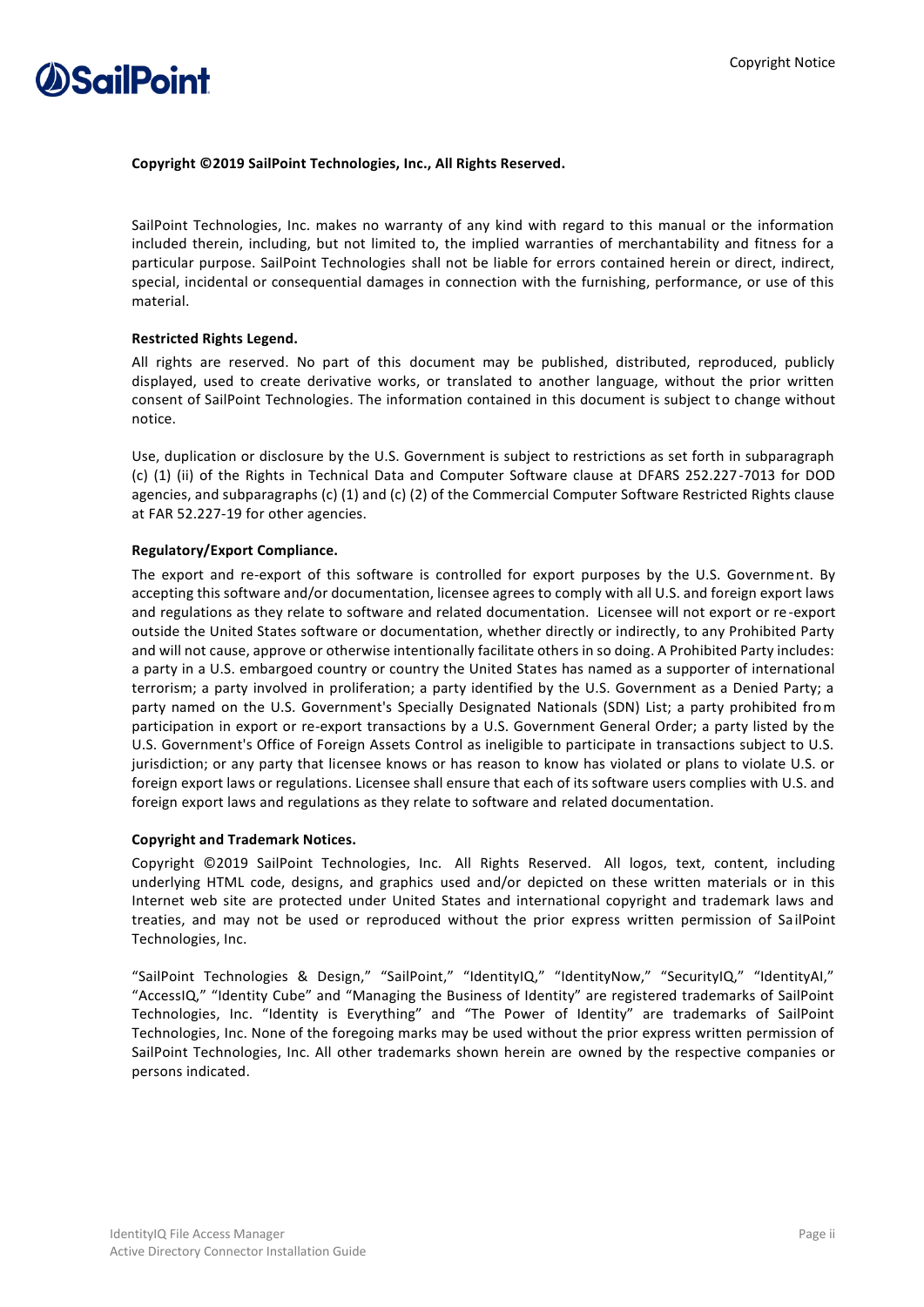# **Table of Contents**

| Chapter 1: |  |
|------------|--|
|            |  |
| Chapter 2: |  |
|            |  |
| Chapter 3: |  |
|            |  |
| Chapter 4: |  |
| Chapter 5: |  |
|            |  |
| Chapter 6: |  |
|            |  |
| Chapter 7: |  |
|            |  |
| Chapter 8: |  |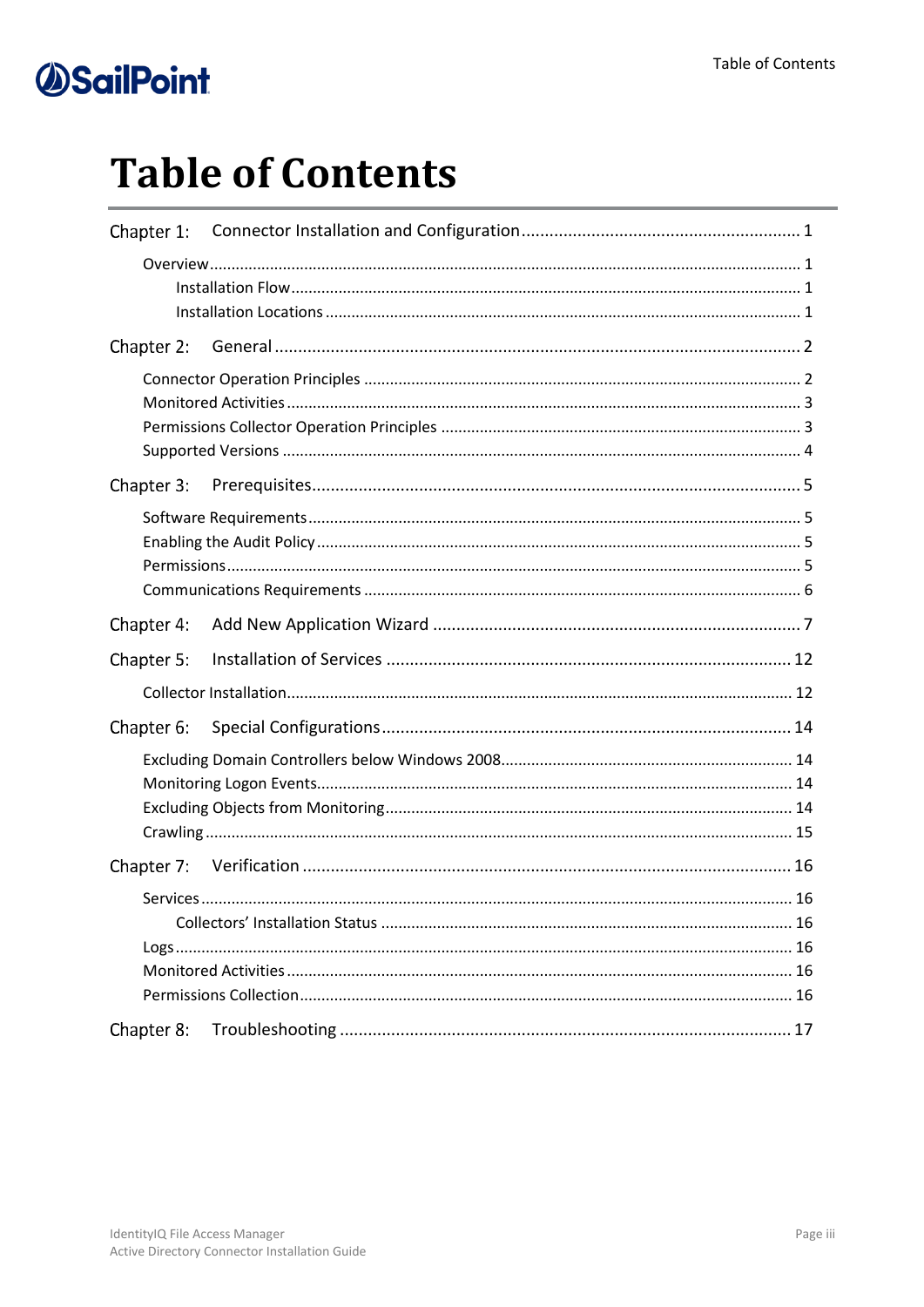# **List of Figures**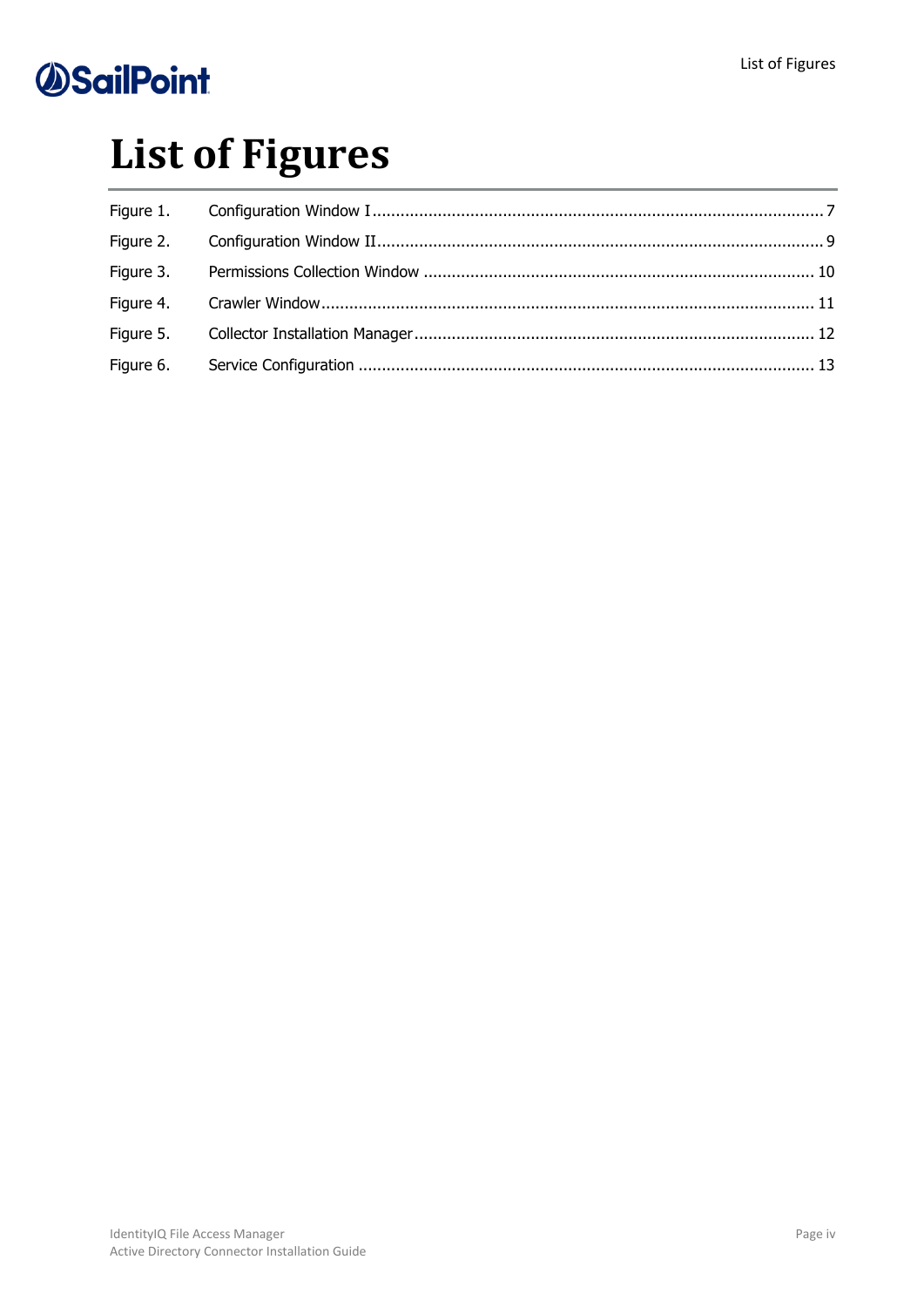# **List of Tables**

| Table 1. |  |
|----------|--|
| Table 2. |  |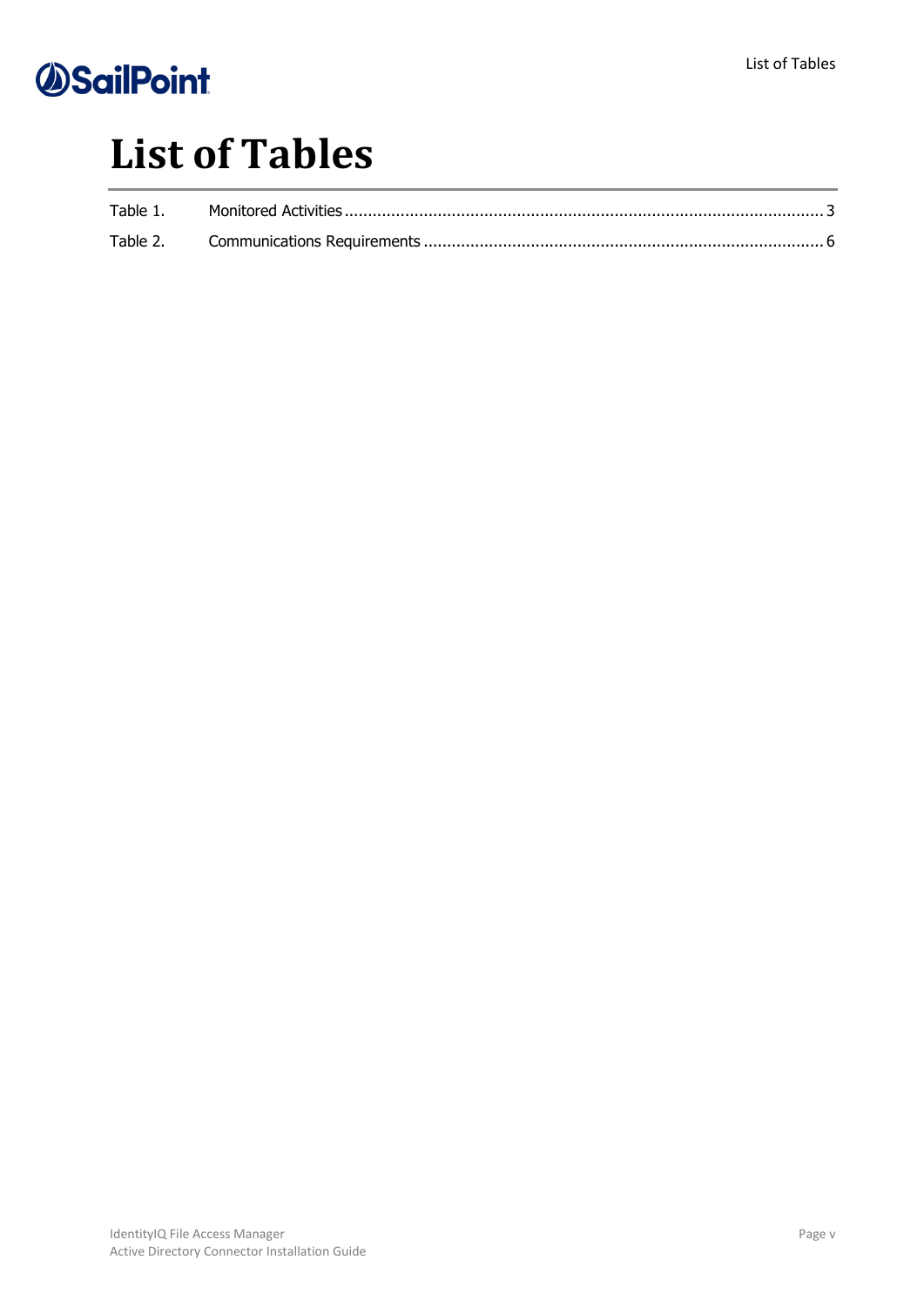# **Table of Revisions**

| Ver. # | <b>Description</b>                                                                                | <b>Author</b>      | <b>Date</b> |
|--------|---------------------------------------------------------------------------------------------------|--------------------|-------------|
| 5.0    | <b>Final Version</b>                                                                              | Jonathan Rappeport | 10 Jan 2017 |
| 5.1    | <b>First Draft</b>                                                                                | Jonathan Rappeport | 08 Feb 2017 |
| 5.1    | Second Draft                                                                                      | Jonathan Rappeport | 13 Jun 2017 |
| 5.1    | <b>Third Draft</b>                                                                                | Jonathan Rappeport | 26 Sep 2017 |
| 6.0    | <b>First Draft</b>                                                                                | Jonathan Rappeport | 10 May 2018 |
| 6.1    | Formatting changes only                                                                           | Josh Lewin         | 11 Dec 2018 |
| 8.0    | Clarification -ServerName/IP should be pointed to the<br>$\bullet$<br>Agent Configuration manager | Josh Lewin         | 28 Jul 2019 |
|        | Formatting<br>$\bullet$                                                                           |                    |             |
|        | Rebranding – Identity IQ File Access Manager                                                      |                    |             |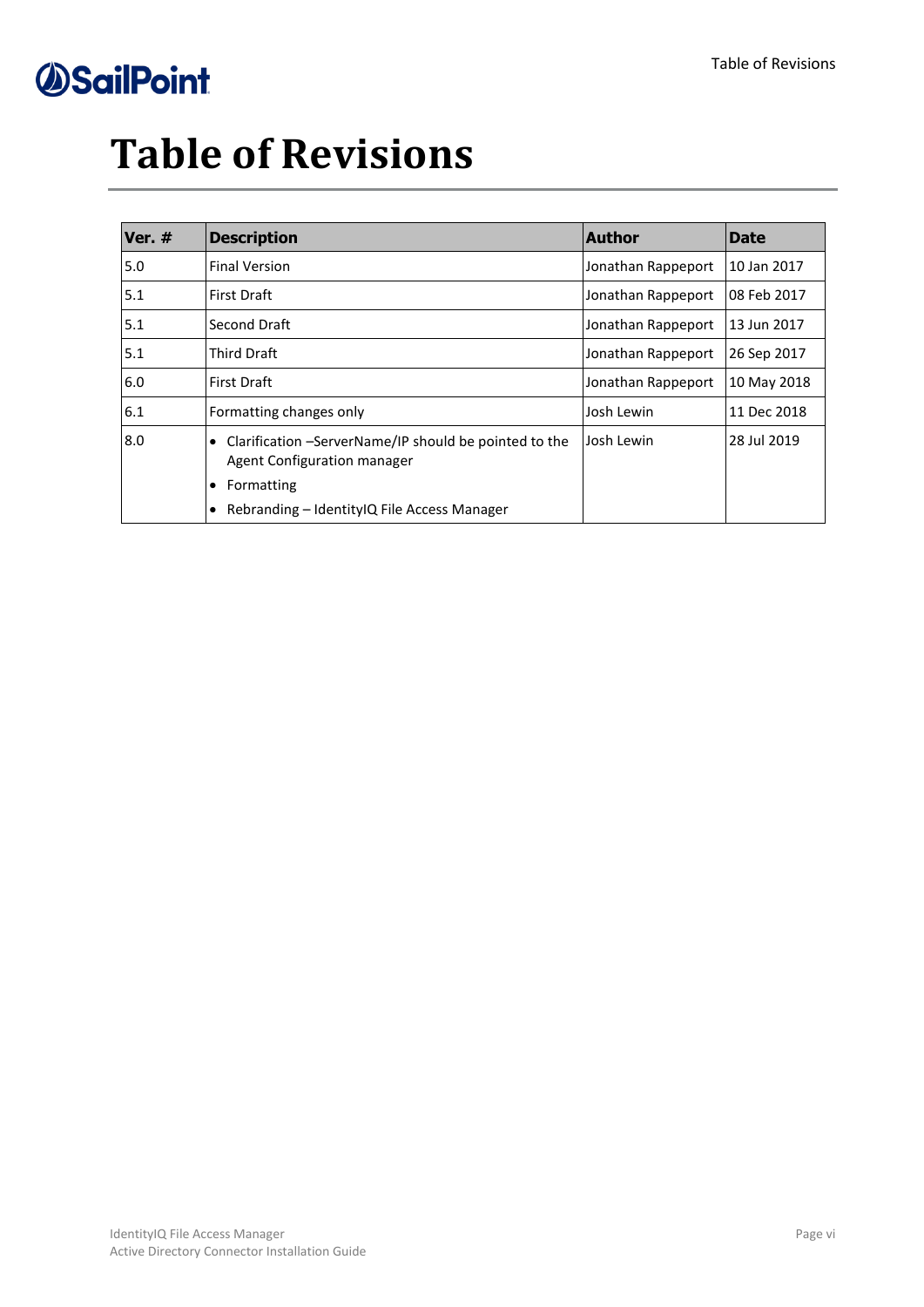

### <span id="page-6-0"></span>**Chapter 1: Connector Installation and Configuration**

### <span id="page-6-1"></span>**Overview**

### <span id="page-6-2"></span>**Installation Flow**

- 1. Configure all the prerequisites.
- 2. Add a new application to the IdentityIQ File Access Manager Admin Client.
- 3. Install the Activity Monitor/Permissions Collector services.
	- **Note: Permission Collector service installation is optional and should only be installed by someone with a full understanding of File Access Manager deployment architecture. The IdentityIQ File Access Manager Administrator Guide has additional information on architecture.**

### <span id="page-6-3"></span>**Installation Locations**

**Activity Monitor** – installed remotely on a File Access Manager monitor application server, which can be a server joined to any domain, including a domain different from the monitored domain.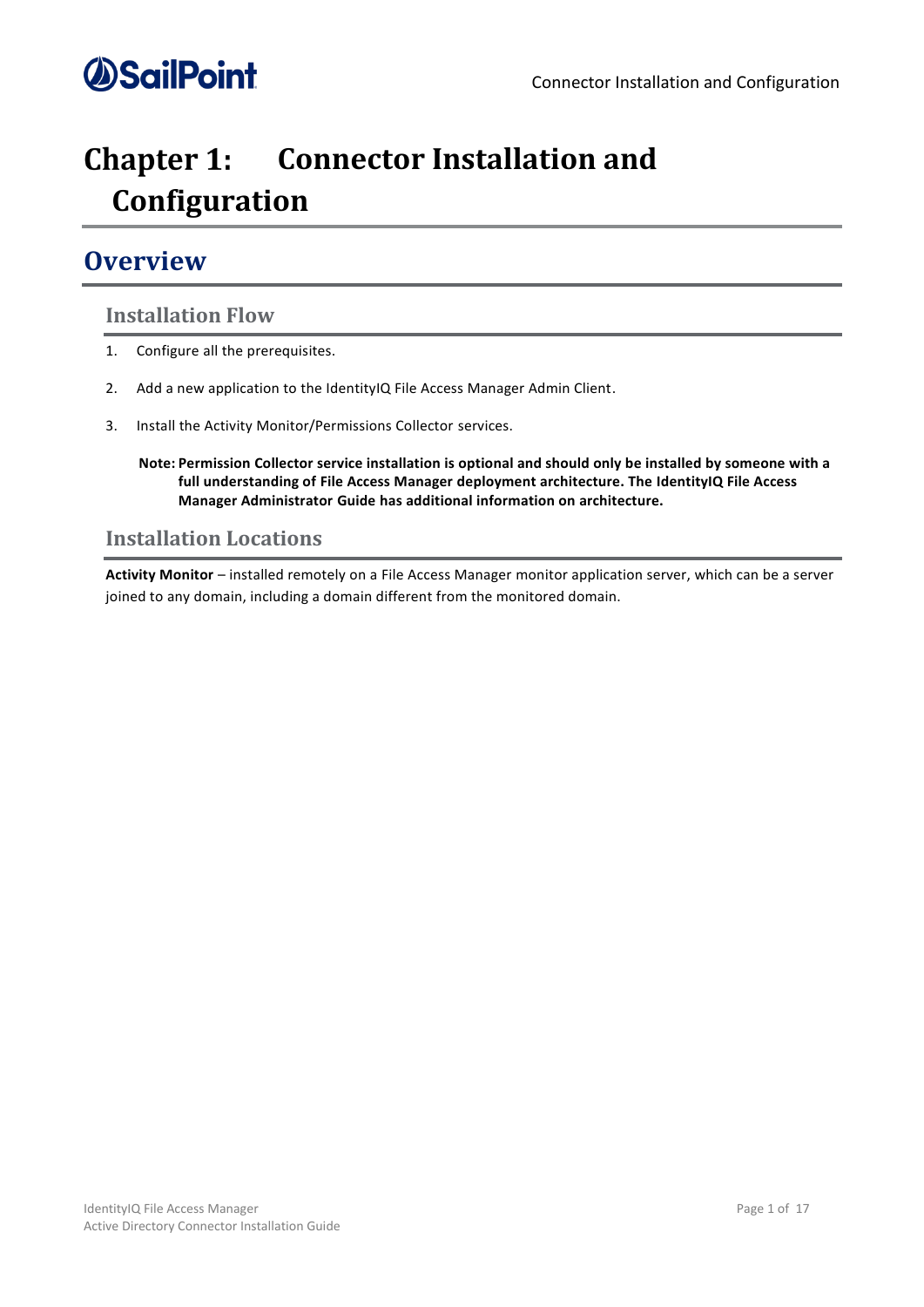## <span id="page-7-0"></span>**Chapter 2: General**

## <span id="page-7-1"></span>**Connector Operation Principles**

- File Access Manager Activity Monitor (Activity Monitor) for Active Directory (AD) is based on the native changes auditing capability in AD. AD writes these changes to the various domain controller event logs and the monitor collects them centrally so there is no need to install connectors on domain controllers.
- The Activity Monitor service correlates the events and digests them, which makes events possible for people to read.
- GPO auditing uses a proprietary method with no local connectors on the DCs. The method accesses all GPOs on all DCs through the SYSVOL share, and correlates GPO audit change events with the content of the GPOs.
- To access the domain controllers, the Activity Monitor reads the list of all Domain Controllers from the domain every hour.
- Crawling and Permissions Collection work with standard LDAP queries to retrieve all the domain objects and their respective permissions.

**Notes**

• **As of version 4.2, the Activity Monitor and Permissions Collector services can be installed on any server, including servers that are NOT members of the monitored domain. An application must be configured in File Access Manager for each monitored domain, with a separate set of Activity Monitor/Permissions Collection services, as described below.**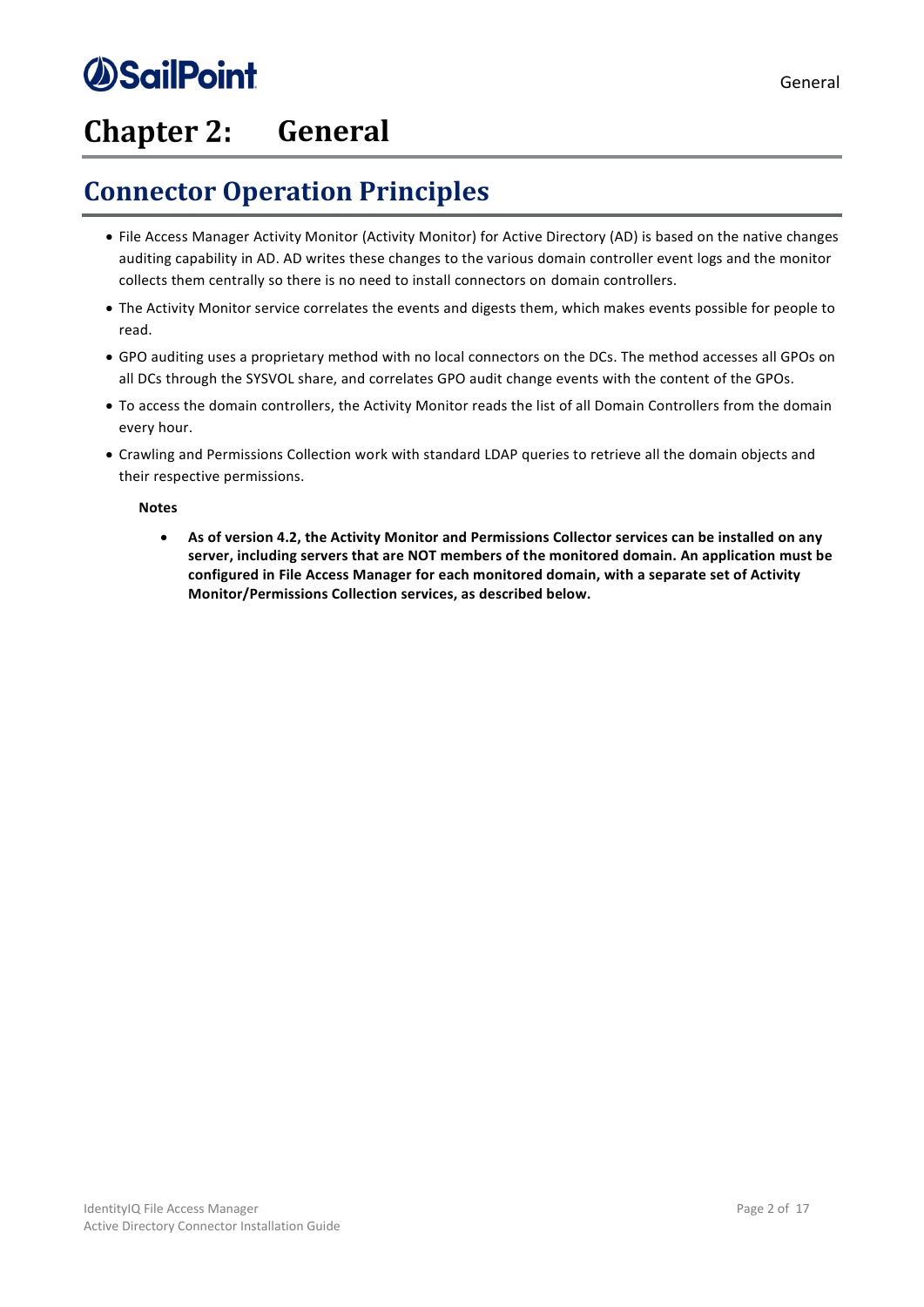## *<u>OSailPoint</u>*

### <span id="page-8-2"></span><span id="page-8-0"></span>**Monitored Activities**

### **Table 1. Monitored Activities**

| <b>Action</b>                           | <b>Meaning</b>                                                                                                |  |  |
|-----------------------------------------|---------------------------------------------------------------------------------------------------------------|--|--|
| Create                                  | An object was created in the domain.                                                                          |  |  |
| Undelete                                | An object was restored in the domain.                                                                         |  |  |
| Move                                    | An object's location was changed in the domain.                                                               |  |  |
| Delete                                  | An object was deleted in the domain.                                                                          |  |  |
| Audit Policy Change                     | The domain audit policy was changed.                                                                          |  |  |
| FSMO Role Change                        | The owners of the domain FSMO roles were changed.                                                             |  |  |
| Domain Policy Change                    | The domain security policy was changed.                                                                       |  |  |
| <b>Account Lock</b>                     | An account was locked, which includes the computer that originally<br>caused the lock.                        |  |  |
| <b>Reset Password</b>                   | A user password was reset by another user.                                                                    |  |  |
| Modify                                  | An object attribute was changed on a domain object, including the<br>Old and New values of the attribute. *1. |  |  |
| Account Logon                           | A user logged on in the domain*2.                                                                             |  |  |
| <b>Added Permission</b>                 | A permission was added to an object in the domain.                                                            |  |  |
| <b>Removed Permission</b>               | A permission was removed from an object in the domain.                                                        |  |  |
| <b>GPO Status Modify</b>                | The GPO enable/disable status was modified.                                                                   |  |  |
| <b>GPO Security Filtering</b><br>Modify | Objects to which the GPO applies were changed.                                                                |  |  |
| <b>GPO Property Modify</b>              | A property was changed in a GPO, including the old and new value of<br>the property *1.                       |  |  |
| <b>GPO Link Modify</b>                  | A GPO Link was changed.                                                                                       |  |  |
| <b>GPO Link Added</b>                   | A GPO link was added.                                                                                         |  |  |
| <b>GPO Link Removed</b>                 | A GPO link was removed.                                                                                       |  |  |

**Note: The old value will be empty and will not display in the Administrative Client if it was empty before the change. This is also true for the New value, if the attribute's value was deleted. The account logon is not monitored by default. (The Special Configuration section below describes how to configure the Activity Monitor to collect Account Logon events**

## <span id="page-8-1"></span>**Permissions Collector Operation Principles**

• IdentityIQ File Access Manager connects to the domain using LDAP, to crawl and analyzes the permissions of its objects.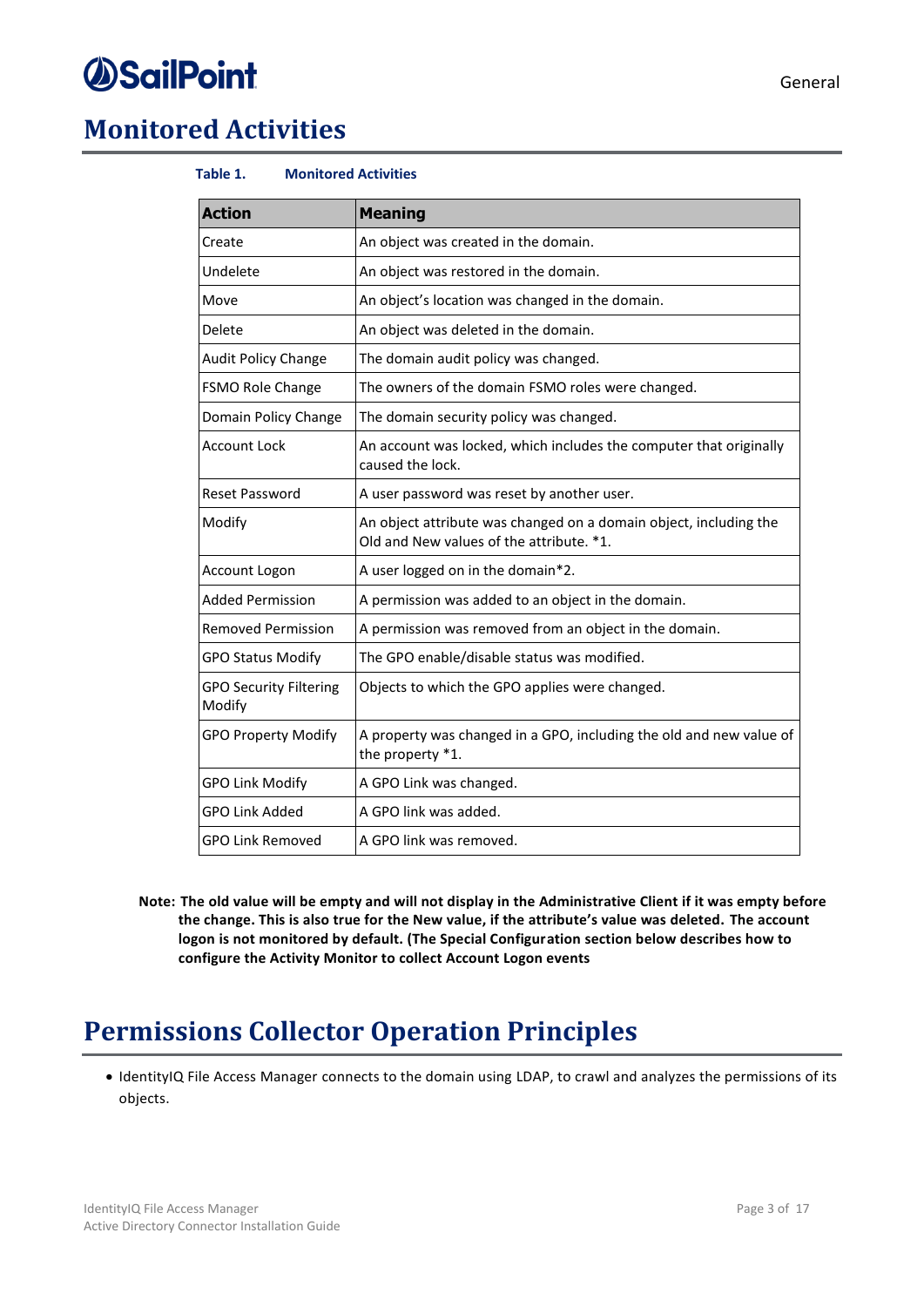## <span id="page-9-0"></span>**Supported Versions**

- Activity Monitor
- The system only supports change auditing on Domain Controllers installed on Windows Server 2008 and above.

**Note: Only the operating system version of the domain controller (not the domain functionality level) is relevant.** 

• Permissions Collection and Crawling are supported for all domain and forest versions, and operating systems.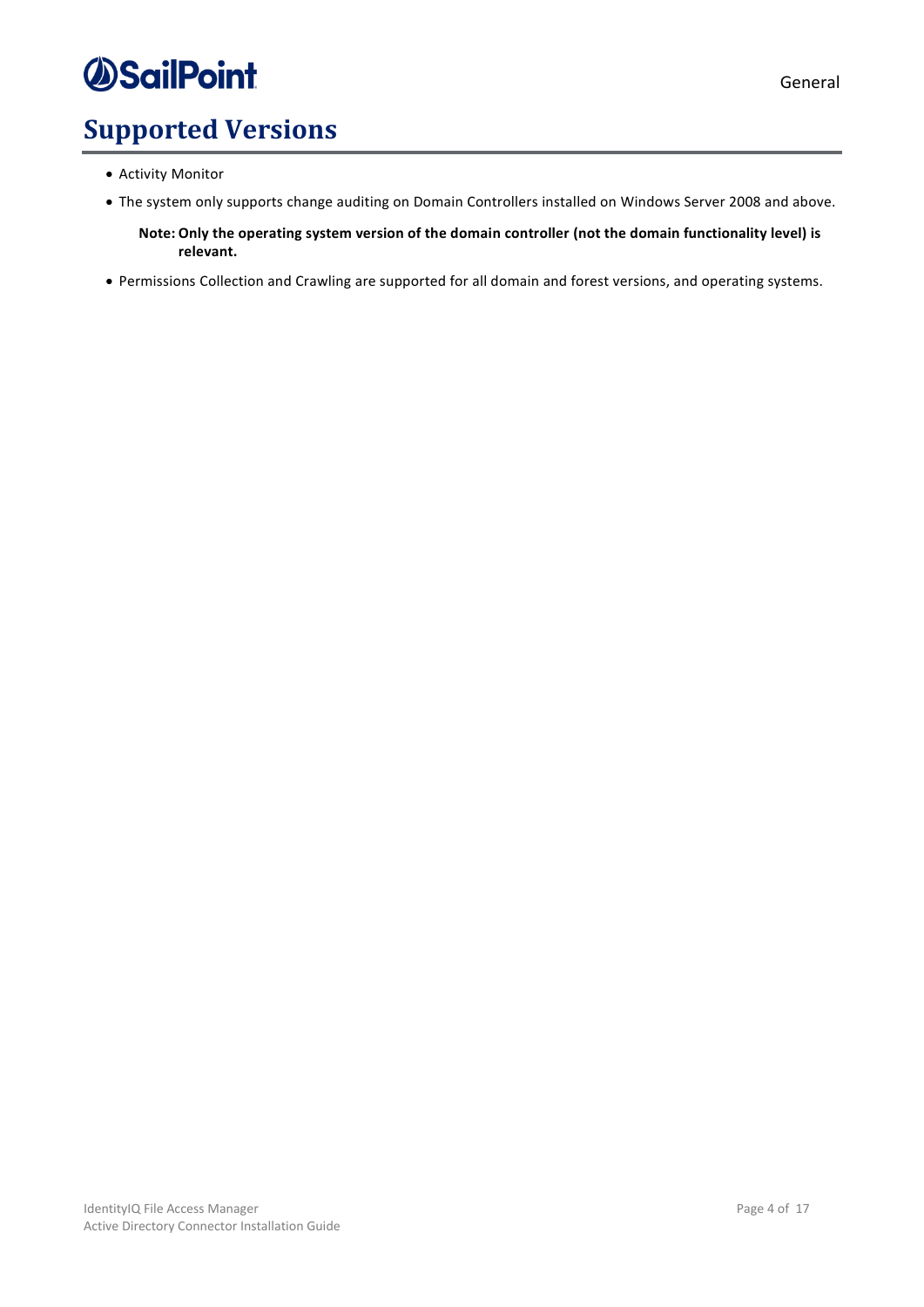## <span id="page-10-0"></span>**Chapter 3: Prerequisites**

### <span id="page-10-1"></span>**Software Requirements**

- Activity Monitor/Permissions Collector
	- <sup>⧫</sup> Microsoft .Net Framework 4.5

## <span id="page-10-2"></span>**Enabling the Audit Policy**

### **Notes:**

- **IdentityIQ File Access Manager relies on the standard Active Directory advanced audit. The advanced audit overrides the simple audit, making the former obsolete. Be sure to migrate existing simple auditing to Advanced Auditing before proceeding.**
- **This guide does not deal with complex GPO scenarios. Be sure that changes do not affect GPO precedence or corrupt other GPOs. The bullets below list the settings in the Domain Controllers GPO.**

Apply the following in a Domain Controller GPO.

- 1. Open "Default Domain Controller Policy".
- 2. Navigate to *Computer Configuration* → *Policies* → *Windows Settings* → *Security Settings* → *Advanced Audit Policy Configuration* → *Audit Policies* and set the following settings:
	- a. In Account Management  $\rightarrow$  Audit User Account Management set the audit to success.
	- b. In DS Access  $\rightarrow$  Audit Directory Services Changes set the audit to success.
	- c. In Logon/Logoff  $\rightarrow$  Audit Account Lockout set the audit to success.
	- d. In Policy Change  $\rightarrow$  Audit Policy Change set the audit to success.
	- e. In Policy Change  $\rightarrow$  Audit Authentication Policy Change set the audit to success.
	- f. In Policy Change  $\rightarrow$  Audit Authorization Policy Change set the audit to success.

### <span id="page-10-3"></span>**Permissions**

The Active Directory user configured in the Application configuration below must be granted permissions to manage the audit settings of the domain objects, as well as to access the Domain Controller event logs.

- 1. Grant Manage Auditing and Security Log Privilege
	- a. Open Default Domain Controller Policy on a DC.
	- b. Navigate to **Computer Configuration** → **Policies** → **Windows Settings** → **Security Settings** → **Local Policies → User Rights Assignment** and set the following settings:

Open *Manage auditing and security log* by double clicking or pressing Enter. Add the domain user to the Users/Groups list.

### **Note: The syntax of the user added to the list must be Domain\User.**

2. Add the user to the "Event log readers" security group.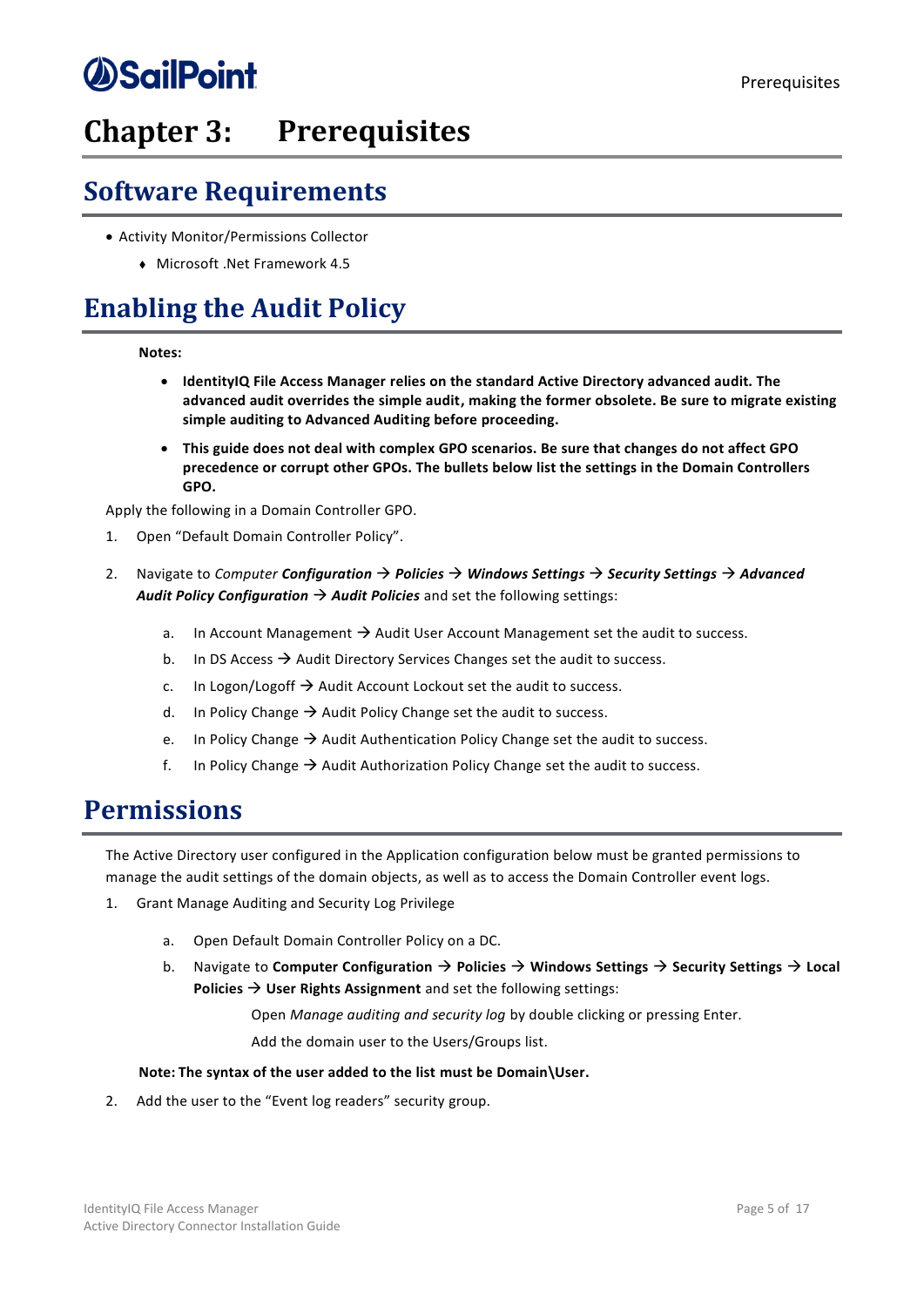## <span id="page-11-1"></span><span id="page-11-0"></span>**Communications Requirements**

### **Table 2. Communications Requirements**

| <b>Requirement</b>                                         | <b>Source</b>                                | <b>Destination</b>                               | <b>Port</b> |
|------------------------------------------------------------|----------------------------------------------|--------------------------------------------------|-------------|
| IdentityIQ File Access<br>Manager Message<br><b>Broker</b> | Permissions Collector                        | RabbitMQ                                         | 5671        |
| IdentityIQ File Access<br><b>Manager Access</b>            | Activity<br>Monitor/Permissions<br>Collector | IdentityIQ File Access<br><b>Manager Servers</b> | 8000-8008   |
| Event log remote                                           | <b>Activity Monitor</b>                      | All Domain Controllers   MS RPC (135)            |             |
| <b>SYSVOL access</b>                                       | <b>Activity Monitor</b>                      | All Domain Controllers   CIFS/SMB (139, 445)     |             |
| Additional queries                                         | Activity<br>Monitor/Permissions<br>Collector | All Domain Controllers   LDAP (389)              |             |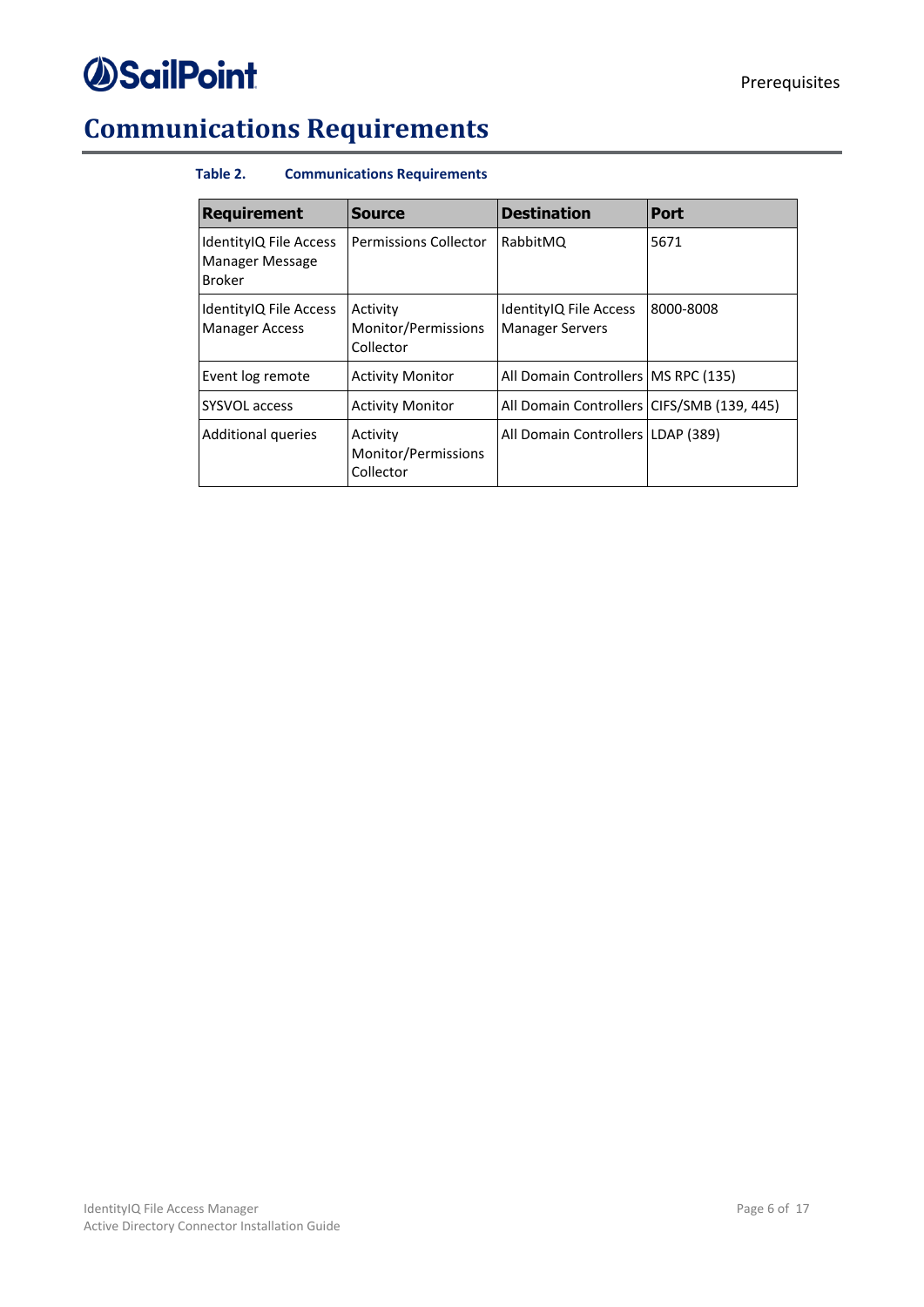### <span id="page-12-0"></span>**Chapter 4: Add New Application Wizard**

- 1. Navigate to **System** → **Applications**.
- 2. Select **New**  $\rightarrow$  **Application**.

The New Application Wizard window of the New Application Wizard displays under the Welcome tab.

- 3. Select Standard Application.
- 4. Select **Active Directory** from the **Application Type** dropdown menu.
- 5. Click **Next**.

The General Details window of the New Application Wizard displays under the General tab.

- 6. Type the logical name of the application in the *Name* field.
- 7. Type a description of the application in the *Description* field.
- 8. Select a logical container for the application from the **Container** dropdown menu.
- 9. Select an Active Directory Identity Collector from the **Identity Collector** dropdown menu.
- 10. Click **Next**.

The first Configuration window of the New Application Wizard displays under the Configuration tab.

<span id="page-12-1"></span>

| Welcome                                            | General |                                 | Configuration              | Data Enrichment | Scheduling            |
|----------------------------------------------------|---------|---------------------------------|----------------------------|-----------------|-----------------------|
| Configuration                                      |         |                                 |                            |                 |                       |
| <b>Connection Details</b>                          |         |                                 |                            |                 |                       |
| * Domain Name:                                     |         | $\boldsymbol{v}$                | * Repeat Password:         |                 |                       |
| * Port:                                            | 389     | €                               | Specific Server Connection |                 | $\bullet$             |
| SSL                                                |         | $\boldsymbol{\Omega}$           | * Pool Size:               | 50              | $\bullet$             |
| - Domain NetBIOS<br>Name:                          |         | 0                               | * Timeout:                 | 15              | $\boldsymbol{\Omega}$ |
| Base DN:                                           |         | $\boldsymbol{\Omega}$           |                            |                 |                       |
| * User:                                            |         | $\boldsymbol{\Omega}$           |                            |                 |                       |
| * Password:                                        |         | $\bullet$                       |                            |                 |                       |
| <b>Permissions Collection</b>                      |         |                                 |                            |                 |                       |
| <b>Enable Permission Collection</b>                |         | $\boldsymbol{c}$                |                            |                 |                       |
| Central Permission Collection Service:             |         | $\boldsymbol{Q}$<br>$\check{~}$ |                            |                 |                       |
| Skip Identities Sync during Permissions Collection |         | $\odot$                         |                            |                 |                       |
| Calculate Effective Permissions                    |         | $\boldsymbol{\Omega}$           |                            |                 |                       |
|                                                    |         |                                 |                            |                 |                       |
| Cancel                                             |         |                                 |                            |                 | Back<br>Next          |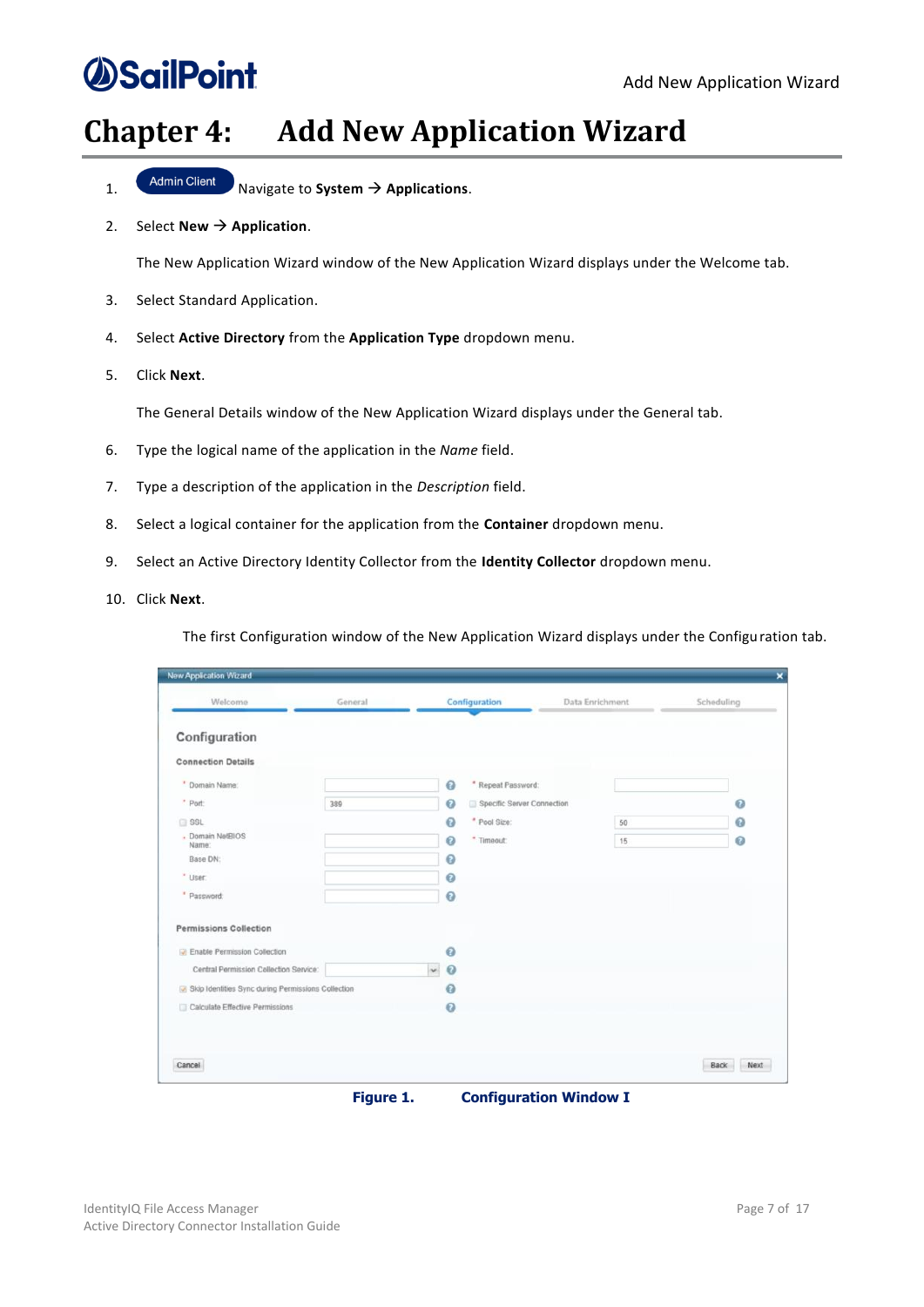

11. Complete the Connection Details fields:

#### **Domain Name**

FQDN of the domain.

#### **Port**

The communication port configuration. The port value must be 389 or 636 if SSL is checked.

### **SSL**

Must be checked to connect with LDAPS, and the Port field must be set to 636, if set.

### **Domain NetBIOS Name**

The short name of the domain.

### **Base DN**

Distinguished Name (DN) – The level in the AD tree from which to perform a search. This field should remain empty unless needed.

### **User**

The samAccountName of the user defined in the prerequisites, or the UPN if the user is from a different trusted domain.

#### **Password**

The user's password

### **Note: If the user is from a different trusted domain, type the UPN in the User field (username@ fqdn), and type the short name of the domain in the Domain NetBIOS Name.**

- <sup>⧫</sup> *Specific Server Connection* (Connection through a specific server instead of selecting a DC dynamically)
- <sup>⧫</sup> *Pool Size* (Number of parallel LDAP connections to DCs)
- <sup>⧫</sup> *Timeout* (Timeout for each LDAP query in seconds)
- 12. Click to enable Permission Collection, select a central permissions collection service and complete the relevant Permissions Collection items:
	- <sup>⧫</sup> *Skip Identities Sync* (Skip identity synchronization before running permissions collection tasks when the identity collector is common to many different connectors.)
	- <sup>⧫</sup> *Calculate Effective Permissions* (Calculate effective permissions during the permissions collection run.)
- 13. Click **Next**.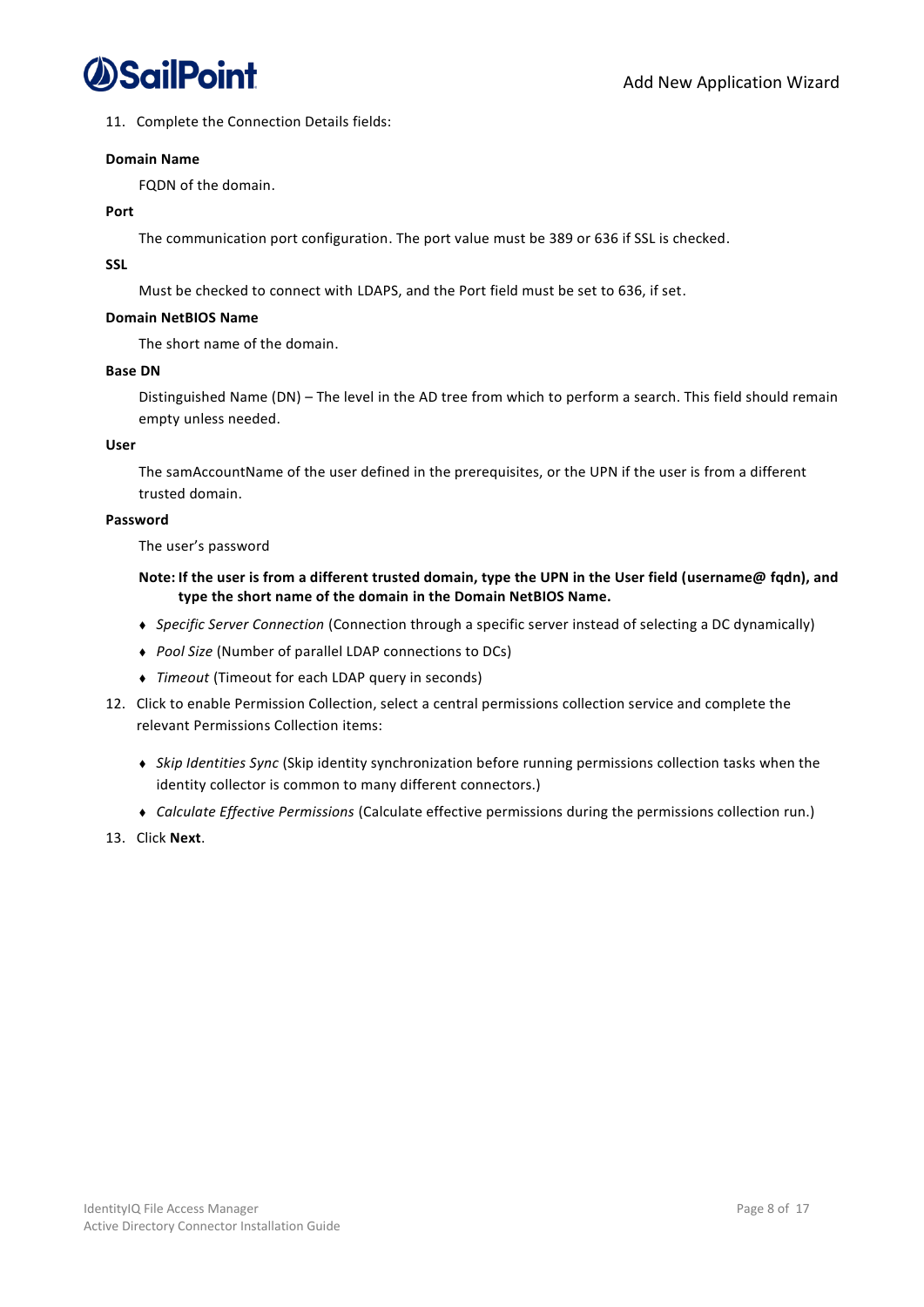

The second Configuration window of the New Application Wizard displays under the Configuration tab.

| Welcome                    |                                              | General<br>and the control of the control of                                                                   | Configuration | Data Enrichment | Scheduling |
|----------------------------|----------------------------------------------|----------------------------------------------------------------------------------------------------------------|---------------|-----------------|------------|
| Configuration              |                                              |                                                                                                                |               |                 |            |
| <b>Activity Monitoring</b> |                                              |                                                                                                                |               |                 |            |
| * Polling Interval:        | 60                                           | $\odot$                                                                                                        |               |                 |            |
| * Report Interval:         | 60                                           | $\odot$                                                                                                        |               |                 |            |
| * Local Buffer Size:       | 200                                          | $\odot$                                                                                                        |               |                 |            |
|                            | Store the activity (Full Auto-Learning Mode) | ○ Store the activity, only if the top-level resource was manually created in advance (Semi Auto-Learning Mode) |               |                 |            |
|                            |                                              | ○ Discard the activity (No Auto-Learning Mode - Make sure to manually define the resources to be monitored)    |               |                 |            |
|                            |                                              |                                                                                                                |               |                 |            |
|                            |                                              |                                                                                                                |               |                 |            |
|                            |                                              |                                                                                                                |               |                 |            |
|                            |                                              |                                                                                                                |               |                 |            |
|                            |                                              |                                                                                                                |               |                 |            |
|                            |                                              |                                                                                                                |               |                 |            |

**Figure 2. Configuration Window II**

- <span id="page-14-0"></span>14. Complete the Activity Monitoring requirements:
	- <sup>⧫</sup> *Polling interval* (Activity fetching interval [in seconds])
	- <sup>⧫</sup> *Report Interval* (*Activity Monitor* Health reporting interval [in seconds])
	- <sup>⧫</sup> *Local Buffer Size (*Local buffer size for activities [ in MB])

**Note: This cyclic buffer stores activities on the Activity Monitor machine in case network errors prevent activities from being sent.**

- 15. Select the relevant Monitor Configuration fields:
	- <sup>⧫</sup> *Store the activity (Full Auto-Learning Mode)* (Monitor all activities from all site collections to create new folders in the Business Resources Tree automatically.)
	- <sup>⧫</sup> *Discard the activity (No Auto-Learning Mode* (Be sure to manually define only the resources to be monitored.)
- 16. Click **Next**.

The Data Enrichment Connectors window of the New Application Wizard displays under the Data Enrichment tab.

17. Select the data enrichment connectors (DECs) to enrich monitored activities from the Available DECs text box and use the > or >> arrows to move them to the Current DECs text box.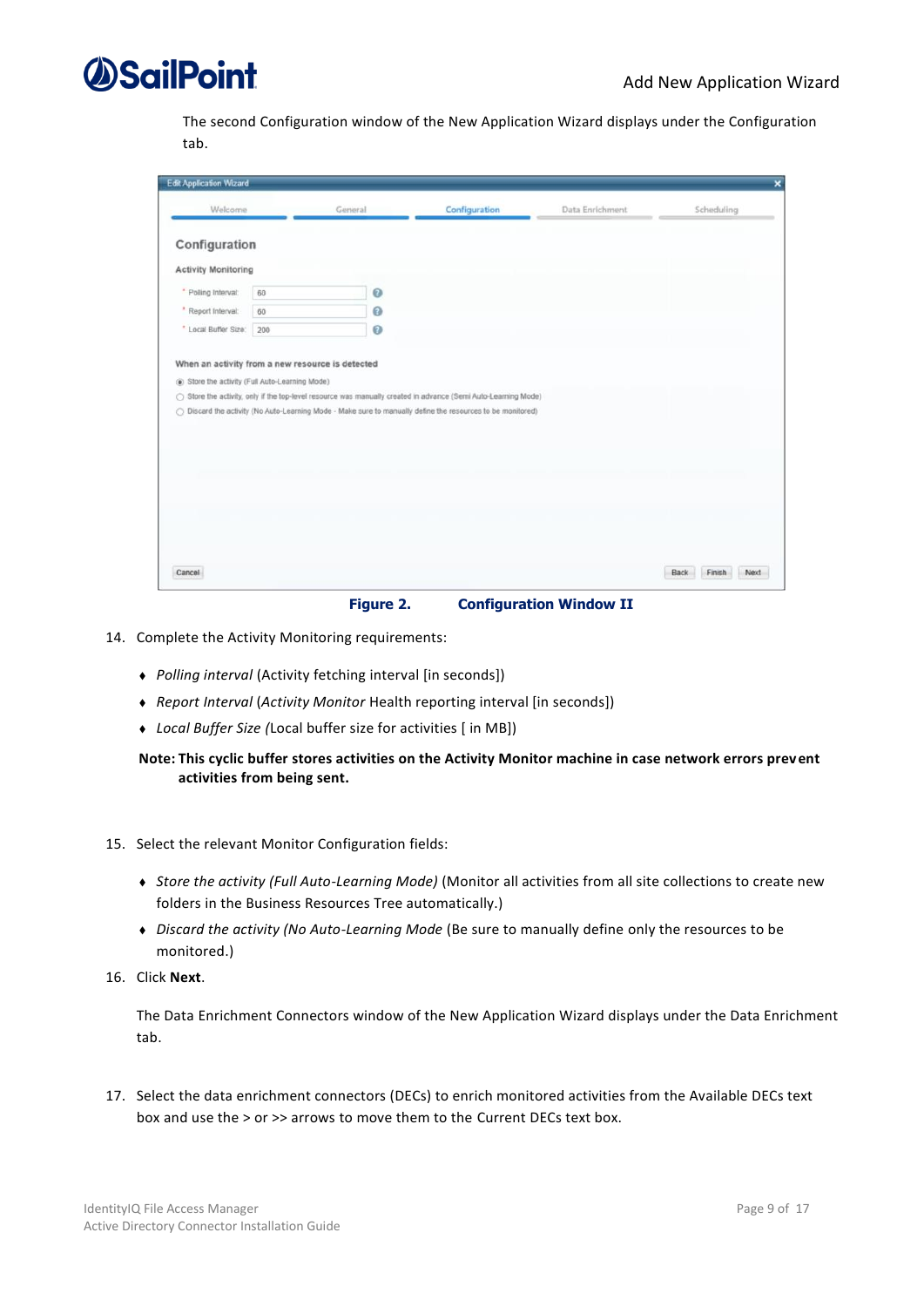

- **Note: the chapter** *Activities* **of the IdentityIQ File Access Manager Administrator Guide provides more information on Data Enrichment Connectors, including what they are, how to configure them, and how they fit in the Activity Flow.**
- 18. Click **Next**.
	- **Note: The Scheduling tab contains the Permissions Collection, Crawler, and Data Classification (if supported) scheduling windows. You can navigate among those windows, using the Next and Back buttons.**

The Permissions Collection window of the New Application Wizard displays under the Scheduling tab.

| <b>New Application Wizard</b>                                    |                                                                                                                   |                                                   |               |                 | $\boldsymbol{\mathsf{x}}$ |
|------------------------------------------------------------------|-------------------------------------------------------------------------------------------------------------------|---------------------------------------------------|---------------|-----------------|---------------------------|
|                                                                  | Welcome                                                                                                           | General                                           | Configuration | Data Enrichment | <b>Scheduling</b>         |
| Create a Schedule?<br>Name:<br>Schedule:<br>On:<br>At<br>Active? | Set the schedule for permissions collection<br>$\tt q$<br>Once<br>5/9/2018<br>7:52 PM<br>$\overline{\mathcal{L}}$ | <b>Permissions Collector Scheduling</b><br>ä<br>× |               |                 | $\checkmark$              |
| Cancel                                                           |                                                                                                                   |                                                   |               |                 | Back<br>Next              |

**Figure 3. Permissions Collection Window**

- <span id="page-15-0"></span>19. Check the **Create a Schedule** check box.
- 20. Type a name for the permissions collection scheduling task in the *Name* field.
- 21. Select a scheduling frequency from the **Schedule** dropdown menu.
- 22. Fill in the relevant date and time fields (which differ, depending upon the scheduling frequency selected).
- 23. Check the **Active** check box if relevant.
- 24. Click **Next**.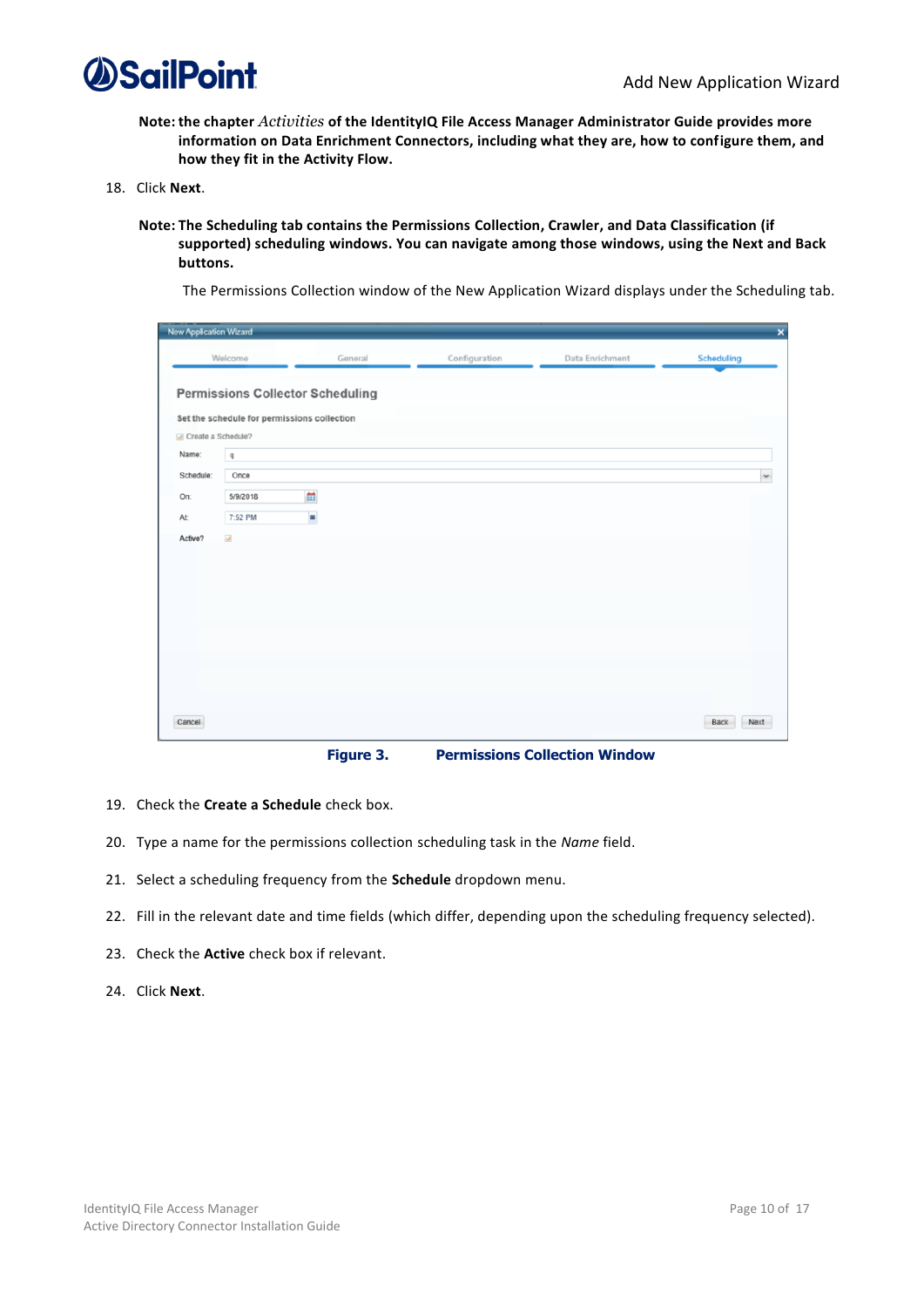

The Crawler window of the New Application Wizard displays under the Scheduling tab.

| <b>Edit Application Wizard</b> |                         |                                                                                  |               |                 | $\overline{\mathbf{x}}$ |
|--------------------------------|-------------------------|----------------------------------------------------------------------------------|---------------|-----------------|-------------------------|
|                                | Welcome                 | General                                                                          | Configuration | Data Enrichment | <b>Scheduling</b>       |
| Crawler<br>Create a Schedule?  |                         | Use this screen to schedule automatic application crawling to find new resources |               |                 |                         |
| Name:                          |                         |                                                                                  |               |                 |                         |
| Schedule:                      | Once                    |                                                                                  |               |                 | $\checkmark$            |
| On:                            | 5/10/2018               | m                                                                                |               |                 |                         |
| At:                            | 7:50 PM                 | ×                                                                                |               |                 |                         |
| Active?<br>Advanced            | $\overline{\mathbf{v}}$ |                                                                                  |               |                 |                         |
| Exclude Paths by Regex:        |                         |                                                                                  |               |                 |                         |
|                                |                         |                                                                                  |               |                 |                         |
|                                |                         |                                                                                  |               |                 |                         |
|                                |                         |                                                                                  |               |                 |                         |
|                                |                         |                                                                                  |               |                 |                         |
| Cancel                         |                         |                                                                                  |               |                 | Finish<br>Back          |

**Figure 4. Crawler Window**

- <span id="page-16-0"></span>25. Check the **Create a Schedule** check box.
- 26. Type a name for the crawling scheduling task in the *Name* field.
- 27. Select a scheduling frequency from the **Schedule** dropdown menu.
- 28. Fill in the relevant date and time fields (which differ, depending upon the scheduling frequency selected).
- 29. Check the **Active** check box if relevant.
- 30. Type in the distinguished names to exclude from the crawling process in the *Exclude Paths by Regex* field.

#### **Notes**

- **See the chapter** *Crawling* **of the IdentityIQ File Access Manager Administrator Guide for more information.**
- **By default, File Access Manager crawls specific object types, which can be overridden, as described in the Configurations section below.**
- 31. Click **Finish**.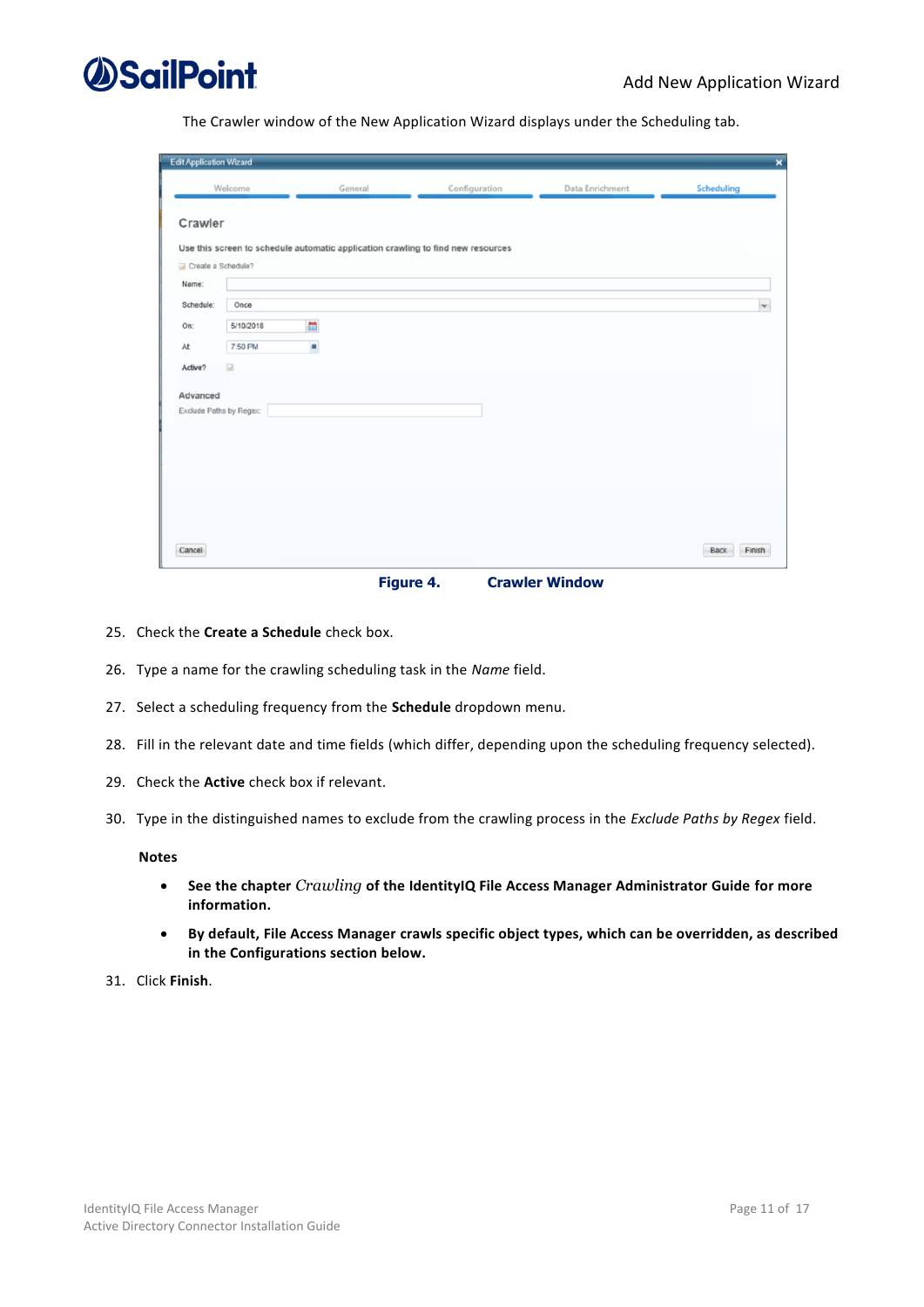### <span id="page-17-0"></span>**Installation of Services Chapter 5:**

## <span id="page-17-1"></span>**Collector Installation**

1. Run the "**Collector Installation Manager**" as an Administrator. The installation files are located in the installation package under the folder **Collectors**.

The Collector Installation Manager window displays.

| <b>Collector Installation Manager</b>           |                                                                                 |                                       |                                       | $\overline{\mathbf{x}}$ |
|-------------------------------------------------|---------------------------------------------------------------------------------|---------------------------------------|---------------------------------------|-------------------------|
|                                                 |                                                                                 | <b>Collector Installation Manager</b> |                                       |                         |
| <b>DSailPoint</b>                               | Connect to File Access Manager<br>Server Name/IP:<br>Port<br>User:<br>Password: | localhost<br>8000<br>wbxadmin<br>     | $\bullet$                             |                         |
|                                                 |                                                                                 |                                       |                                       |                         |
|                                                 |                                                                                 |                                       |                                       |                         |
| <b>IdentityIQ</b><br><b>File Access Manager</b> |                                                                                 |                                       |                                       | Next                    |
|                                                 | Figure 5.                                                                       |                                       | <b>Collector Installation Manager</b> |                         |

- <span id="page-17-2"></span>2. Enter the credentials to connect to IdentityIQ File Access Manager.
	- a. ServerName/IP should be pointed to the Agent Configuration Manager service server.
	- b. An IdentityIQ File Access Manager user with Collector Manager permission (permission to install collectors). For Active Directory authentication, user the format domain\username.
- 3. Click **Next**.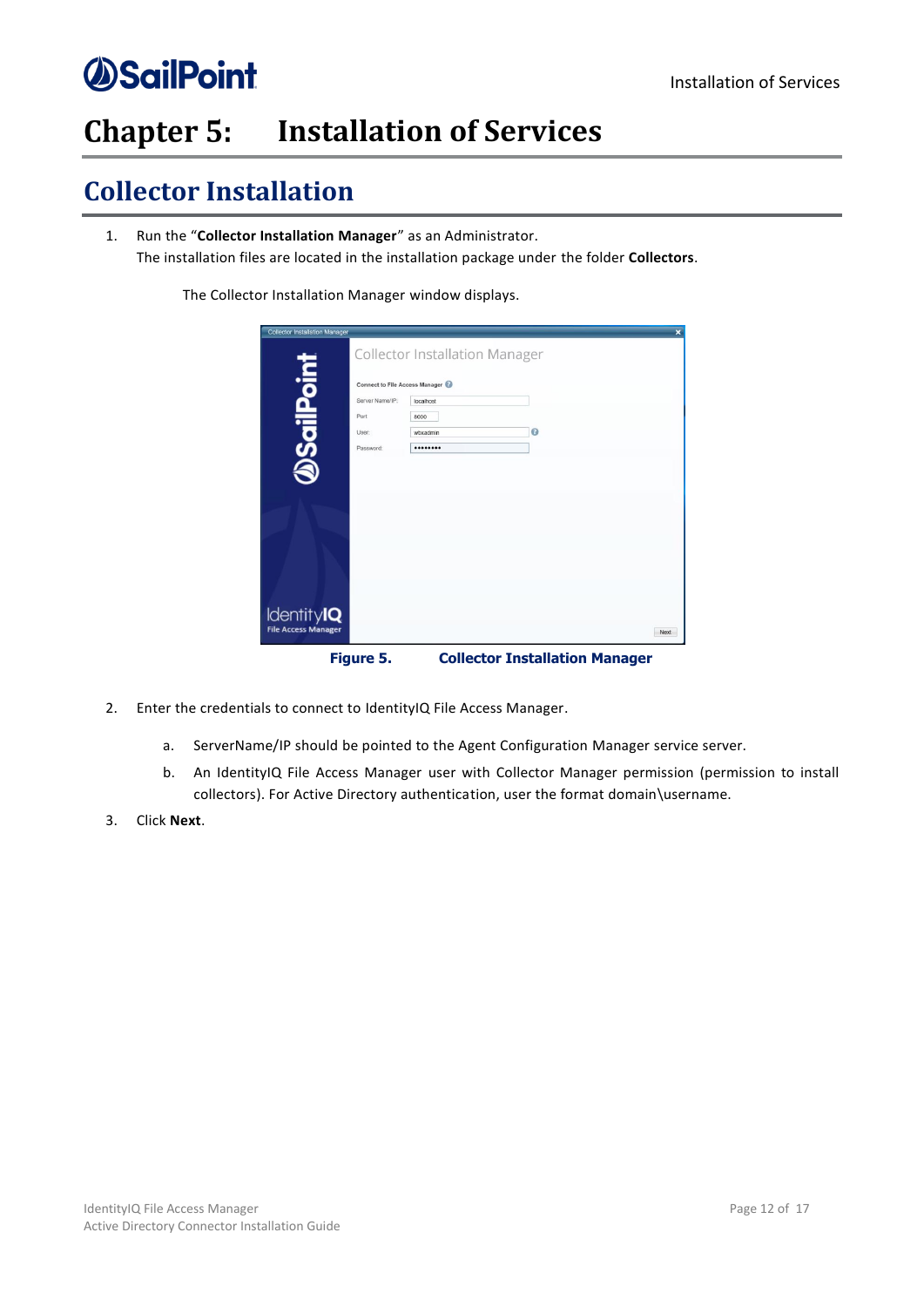

The Service Configuration window displays.

| <b>Collector Installation Manager</b>         | $\overline{\mathbf{x}}$         |
|-----------------------------------------------|---------------------------------|
| Service Configuration                         |                                 |
| <b>Activity Monitoring</b>                    |                                 |
| Select Application:                           | $\overline{\phantom{a}}$<br>Add |
|                                               |                                 |
|                                               |                                 |
|                                               |                                 |
|                                               |                                 |
| <b>Permission Collector</b>                   |                                 |
| Select Central Permission Collection service: | $\overline{\phantom{a}}$<br>Add |
|                                               |                                 |
|                                               |                                 |
|                                               |                                 |
|                                               |                                 |
| <b>Data Classification Collector</b>          |                                 |
| Select Central Data Classification service:   | $\overline{\phantom{a}}$<br>Add |
|                                               |                                 |
|                                               |                                 |
|                                               |                                 |
|                                               |                                 |
|                                               | Next                            |
| Figure 6.                                     | <b>Service Configuration</b>    |

- <span id="page-18-0"></span>4. If you are installing the Activity Monitoring collector, select the application, and click **Add.**
- 5. If you are installing the Permission Collector, select the Central Permission Collector to which to connect this service, and click **Add**.
- 6. Click **Next**.

The Installation Folder window displays.

### **Note: If this is the first time you are installing collectors on this machine, you will be prompted to select an installation folder, in which all future collectors will also be installed.**

- 7. Browse and select the location of the target folder for installation.
- 8. Browse and select the location of the folder for system logs.
- 9. Click **Next**.
- 10. The system begins installing the selected components.
- 11. Click **Finish** (which displays after all the selected components have been installed).

**Note: The IdentityIQ File Access Manager Administrator Guide provides more information on Permissions Collection.**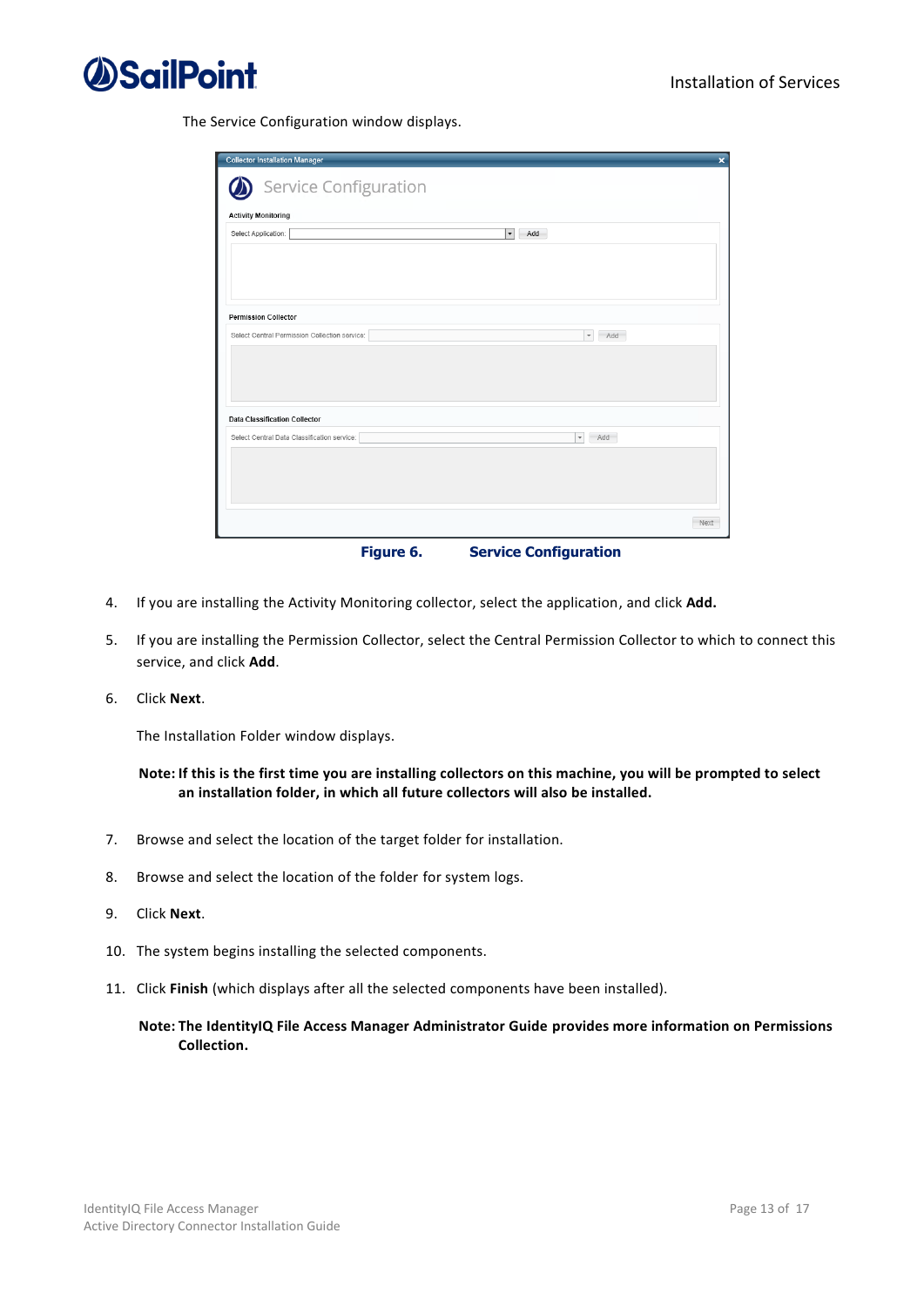## <span id="page-19-0"></span>**Chapter 6:** Special Configurations

### <span id="page-19-1"></span>**Excluding Domain Controllers below Windows 2008**

If there are domain controllers installed on an operating system older than Windows 2008, the system displays an error message in the Activity Monitor log, indicating that the Activity Monitor cannot connect to the Domain Controllers.

To exclude these Domain Controllers, perform the following steps:

- 1. Open the Activity Monitor service installation folder.
- 2. Edit the bamframework.exe.config.
- 3. Under <appSettings>, locate the key called "ExcludedDCs": <add key= "ExcludedDCs" value="" />
- 4. Add the FQDN of the domain controllers to be excluded, separated by the **|** character:
- 5. <add key= "ExcludedDCs" value="old-dc1.deprecated.com|old-dc2.10.years.old.os.com" />
- 6. Restart the Activity Monitor service.

### <span id="page-19-2"></span>**Monitoring Logon Events**

To add monitoring of Logon events, perform the following steps:

- 1. Open the Activity Monitor service installation folder.
- 2. Edit the bamframework.exe.config.
- 3. Under <appSettings>, locate the key called "readLogonEvents", and set it to true: <add key= "readLogonEvents" value= "true" />
- 4. Restart the Activity Monitor service.

### <span id="page-19-3"></span>**Excluding Objects from Monitoring**

By default, the Activity Monitor excludes the dnsNode and msExchActiveSyncDevice object classes from monitoring.

To exclude additional object classes from monitoring, perform the following steps:

- 1. Open the Activity Monitor service installation folder.
- 2. Edit the bamframework.exe.config.
- 3. Under <appSettings>, locate the key called "excludedObjectClasses", and set its value to the object classes to exclude:

<add key="excludedObjectClasses" value="dnsNode|msExchActiveSyncDevice"/>

### **Note: The value must contain a list of object classes separated by the '|' character.**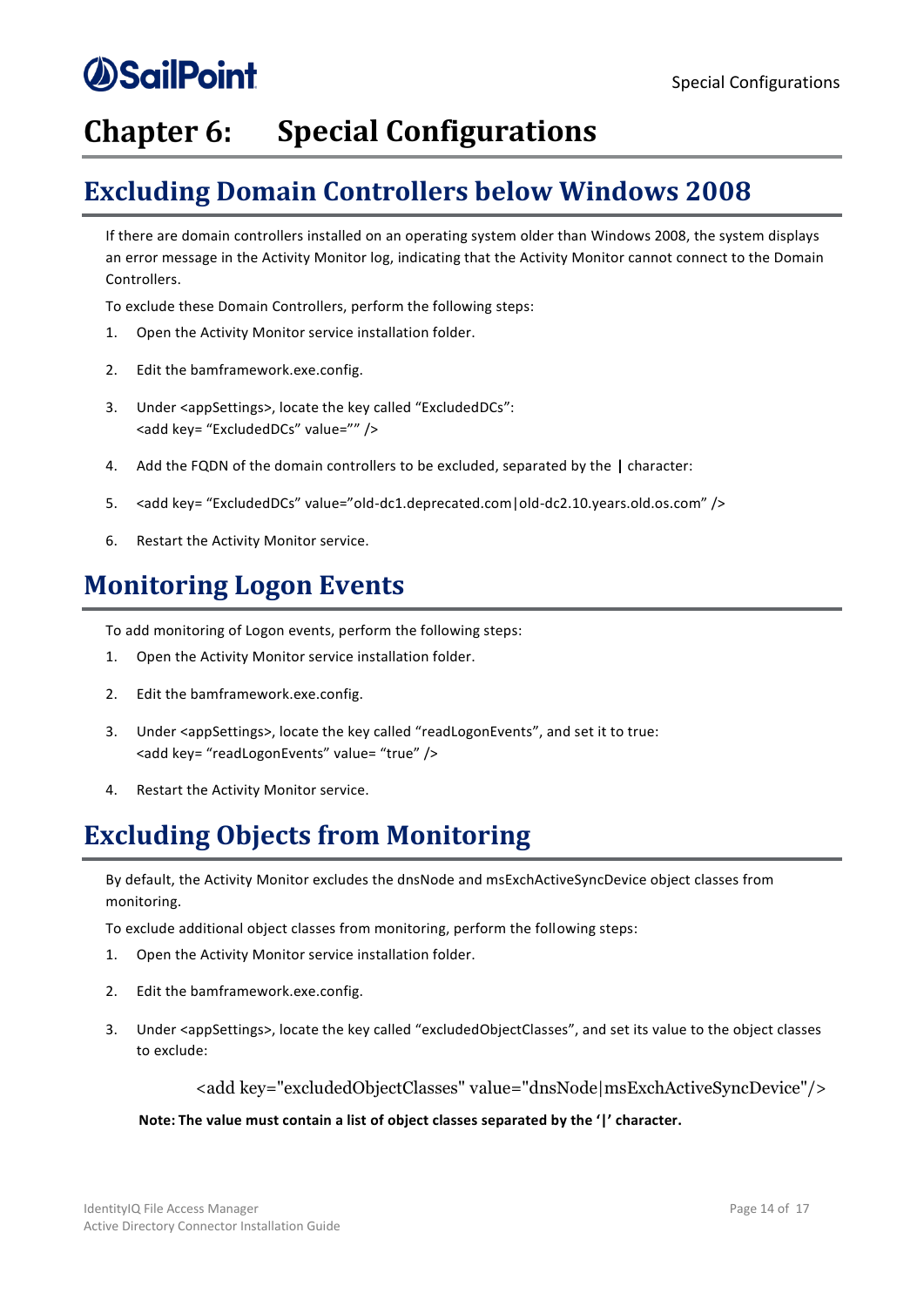## <span id="page-20-0"></span>**Crawling**

By default, IdentityIQ File Access Manager crawls and creates business resources for the following object types in the domain:

- User
- Group
- Organizational Unit (OU)
- Domain
- Computer
- Container

Overriding the default object types is not recommended, since they are the most common, and serve to exclude irrelevant object types (such as DNS records or Exchange Active Sync objects).

To override the default behavior, perform the following steps:

- 1. Open the Permissions Collector configured for the Active Directory Application installation folder.
- 2. Edit the RoleAnalyticsServiceHost.exe.config file
- 3. Under the <appSettings> section, add the following key:

<add key="relevantTypes" value="objectClass|objectClass|…|objectClass" />

**Note: The value must contain a list of object classes separated by the | character and the domain object class must be one of the object classes in the defined list.**

4. Restart the Permissions Collector service.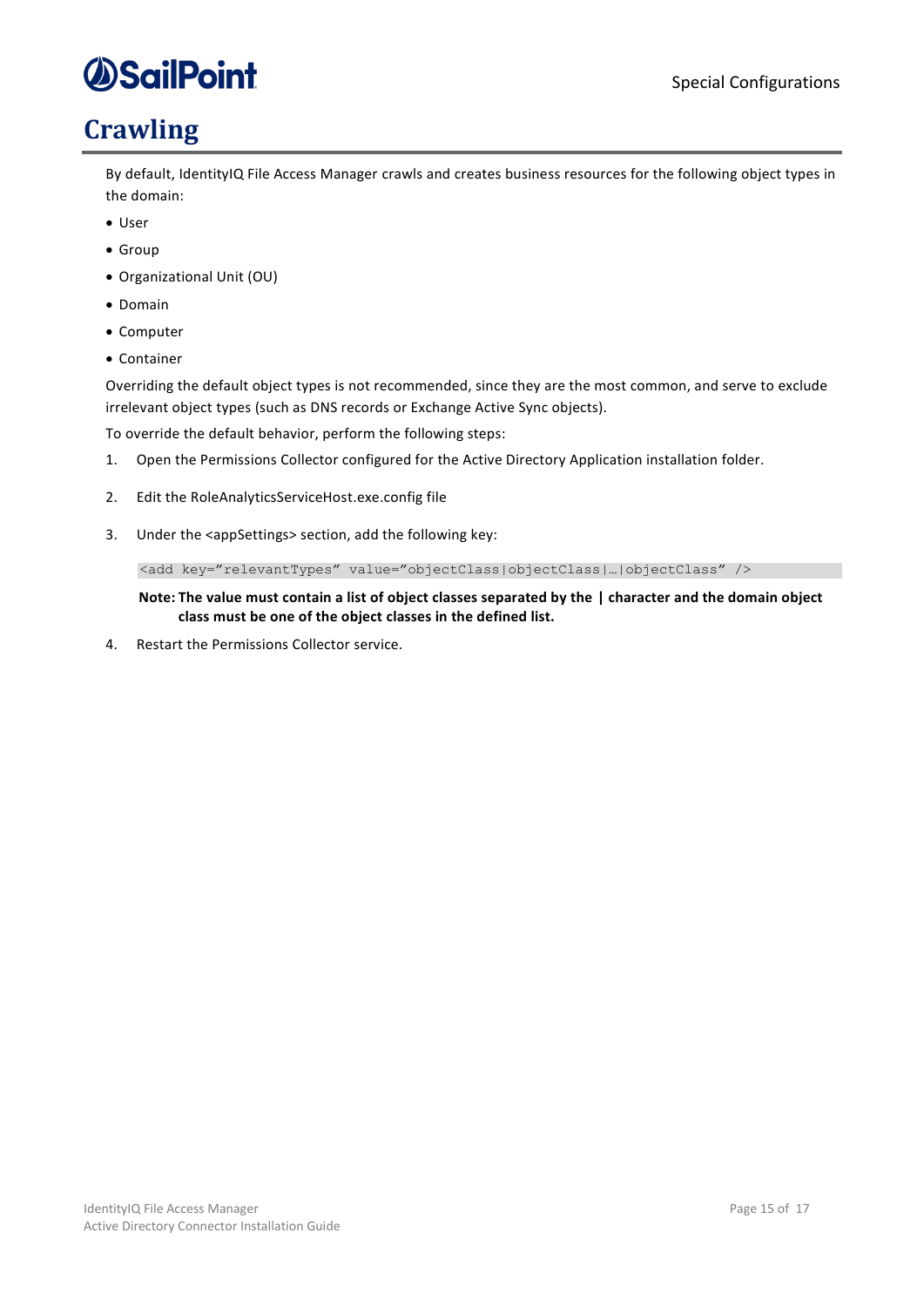## <span id="page-21-0"></span>**Verification**

## <span id="page-21-1"></span>**Services**

### <span id="page-21-2"></span>**Collectors' Installation Status**

Verify in windows Service manager or other tool, that the IdentityIQ File Access Manager services are running. for example,

- **File Access Manager Central Activity Monitor -** <Application\_Name> service is running.
- **File Access Manager Central Permissions Collection -** <Application\_Name> service is running.

### <span id="page-21-3"></span>**Logs**

- "%SAILPOINT\_HOME\_LOGS%\ACTIVE\_DIRECTORY\_<Application\_Name>.log" does not contain errors.
- "%SAILPOINT\_HOME\_LOGS%\Permissions Collection\_<Application\_Name>.log" does not contain errors.

### <span id="page-21-4"></span>**Monitored Activities**

- 1. Simulate activities on Active Directory.
- 2. Wait a minute (approximately).
- 3. Query for activities in the Administrative Client by <Application Name>.
- 4. Verify that the activities display in the Administrative Client.

### <span id="page-21-5"></span>**Permissions Collection**

- 1. Run the Crawler and Permissions Collector tasks in the IdentityIQ File Access Manager Admin Client.
- 2. Verify that:
	- ◆ The tasks completed successfully.
	- <sup>⧫</sup> Business resources were created on the BRs tree.
	- <sup>⧫</sup> Permissions display in the Permissions Forensics window.